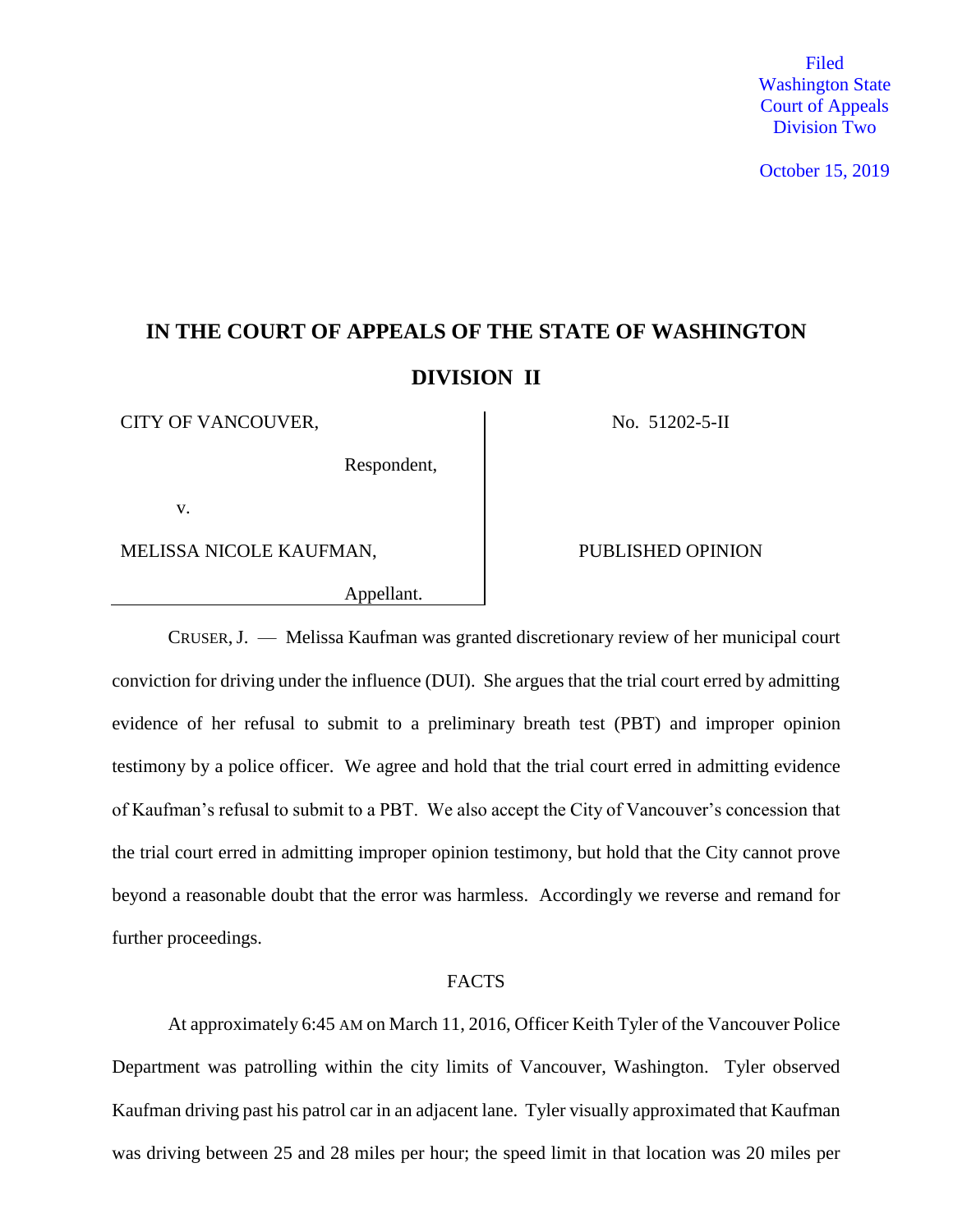hour. Tyler turned his "warning" lights on, and Kaufman slowed her vehicle down. Tyler then observed Kaufman move her vehicle into a turn lane without using her turn signal for at least 100 feet before she made the turn. Tyler contacted Kaufman and asked for her license, registration, and proof of insurance. Tyler did not smell an odor of intoxicants on Kaufman at this time.

When Tyler ran the registration of Kaufman's vehicle, he found that Kaufman had an outstanding misdemeanor warrant. Tyler returned to Kaufman's vehicle and arrested her on the warrant. The first time Tyler noticed an odor of intoxicants on Kaufman was when he placed her in handcuffs. Kaufman was upset and crying at that point. Tyler also noticed that her eyes were "a little bloodshot" and her eyelids were "a little droopy." Clerk's Papers (CP) at 214. Tyler decided he would begin a DUI investigation once they arrived at the jail.

At the jail, Tyler offered to administer a PBT, which is a test he uses "to establish probable cause." *Id.* at 215. Kaufman refused to take the test. Tyler then asked Kaufman if she would be willing to take a series of voluntary standardized field sobriety tests (FSTs), and she refused. Tyler read Kaufman her *Miranda*<sup>1</sup> rights and prepared a "Pre-arrest Observations" report. CP at 220. Tyler reported that Kaufman's eyes were "watery and bloodshot," her speech was a little slow but "fair," her face was "flushed," her coordination was "fair," she displayed mood swings, and her level of impairment was "slight." *Id.* at 220-21. Tyler then read Kaufman the implied consent warning for breath and asked Kaufman if she would submit to a Datamaster breath test. Kaufman refused.

<sup>1</sup> *Miranda v. Arizona*, 384 U.S. 436, 86 S. Ct. 1602, 16 L. Ed. 2d 694 (1966).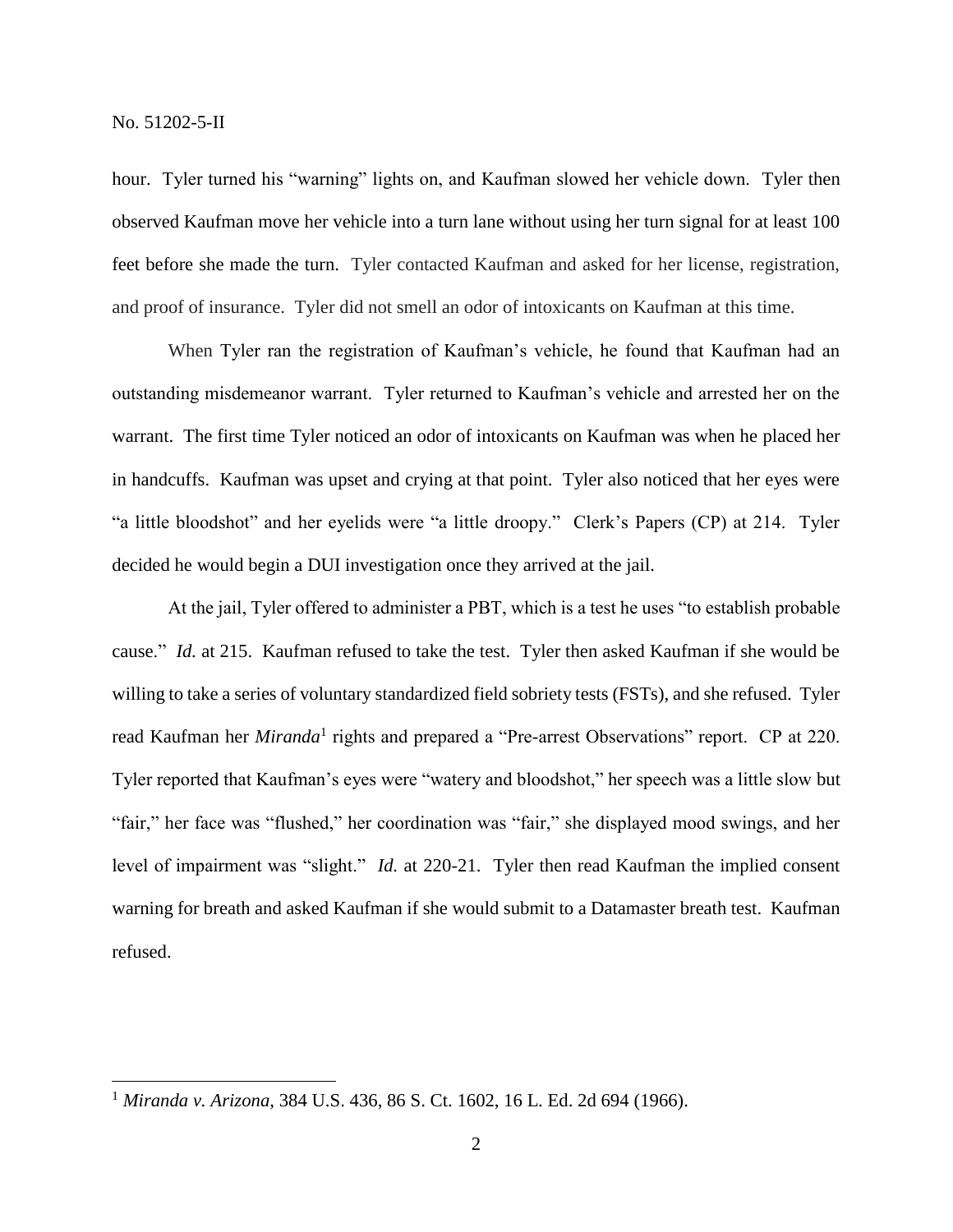$\overline{a}$ 

The City charged Kaufman with DUI.<sup>2</sup> Kaufman's case proceeded to trial in Vancouver Municipal Court. Kaufman brought a pretrial motion to exclude evidence of her refusal to submit to the PBT and the FST but the court ruled this evidence was admissible.<sup>3</sup>

At trial, Tyler confirmed that Kaufman was *not* arrested for DUI. During an offer of proof made outside the presence of the jury, Tyler admitted that he did not have probable cause to believe Kaufman had driven under the influence of intoxicants at the time of her arrest on the unrelated warrant. Tyler also admitted that he had to make a decision "with very little information" because his observations at the scene were insufficient to support probable cause and Kaufman refused to perform the tests normally administered during a DUI investigation*. Id.* at 249.

Tyler testified that Kaufman refused to submit to either the PBT or the Datamaster breath test or to perform FSTs. During cross-examination, Tyler was asked whether he gathered any further evidence of Kaufman's impairment at the jail, and he answered, "Any new no." *Id.* at 251. He said his investigation at the jail "reinforced" his observations about Kaufman's odor of alcohol, her bloodshot and watery eyes, and her flushed face. *Id*.

On redirect examination, the City had the following exchange with Tyler:

[Prosecutor]: Counsel asked you if you [gathered any new] evidence . . . once the defendant was at jail. Is it evidence if someone's under the influence of alcohol if they refuse to do the field sobriety tests? [Defense Counsel]: Objection. [Court]: Overruled.

<sup>&</sup>lt;sup>2</sup> Kaufman was also charged with and pleaded guilty to one count of operating a vehicle without using ignition interlock device as required by RCW 46.20.740(2), but this conviction is not at issue in this appeal.

<sup>&</sup>lt;sup>3</sup> Although Kaufman objected to the admission of her refusal to perform FSTs, she does not raise this issue on appeal.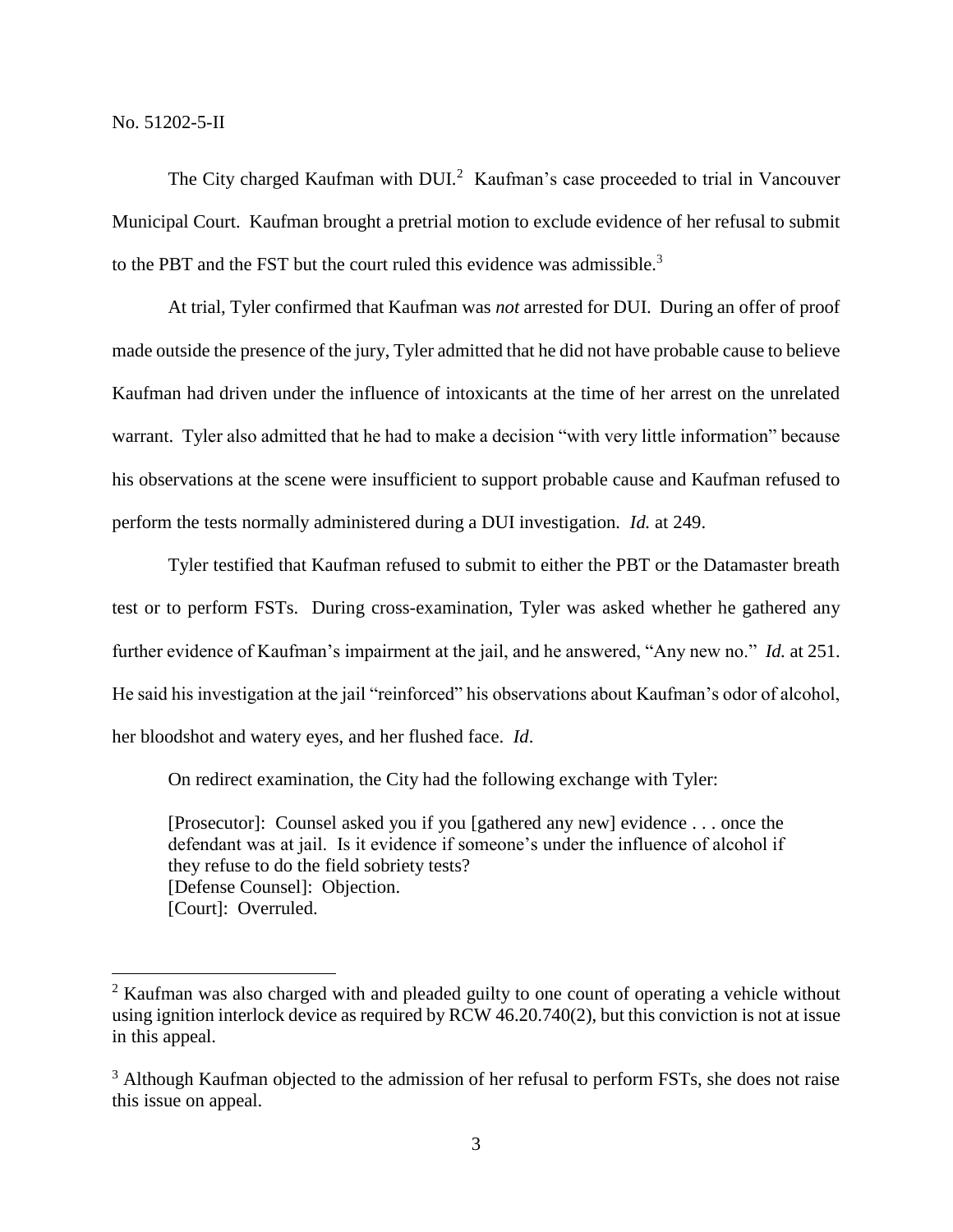[Prosecutor]: So if you ask someone to do the field sobriety tests and they refuse to do that does that indicate . . . something to you?

[Tyler]: Yes it usually shows me that they are under the influence because they don't want the tests to fail.

[Prosecutor]: Same thing you offered the defendant PBT to see if there was alcohol in her system, she refused that, what does that indicate to you?

[Tyler]: That she didn't want to take the tests because the result would show that she's under the influence.

[Prosecutor]: And last thing is you offered the defendant a chance to give a breath sample on the BAC Datamaster and she forego giving a sample knowing her license would be suspended?

[Tyler]: Yes.

[Prosecutor]: Is that further evidence to you that she was under the influence on that date?

[Tyler]: It's usually an indication yes.

*Id*. at 251-52.

The City repeatedly commented on Kaufman's refusal to submit to the PBT, FSTs, and the

Datamaster breath test in its opening statement and closing arguments. The City suggested that

Kaufman's refusal to perform these tests was the primary evidence that Kaufman had driven under

the influence of intoxicants.

The jury was given the following instructions related to DUI:

A person commits the crime of driving under the influence when he or she drives a motor vehicle while he or she is under the influence of or affected by intoxicating liquor.

*Id.* at 89; 11A WASHINGTON PRACTICE: WASHINGTON PATTERN JURY INSTRUCTIONS: CRIMINAL

92.01, at 290 (4th ed. 2016) (WPIC).

A person is under the influence of or affected by the use of intoxicating liquor if the person's ability to drive a motor vehicle is lessened in any appreciable degree.

It is not unlawful for a person to consume intoxicating liquor and drive a motor vehicle. The law recognizes that a person may have consumed intoxicating liquor and yet not be under the influence of it.

CP at 91; WPIC 92.10, at 304.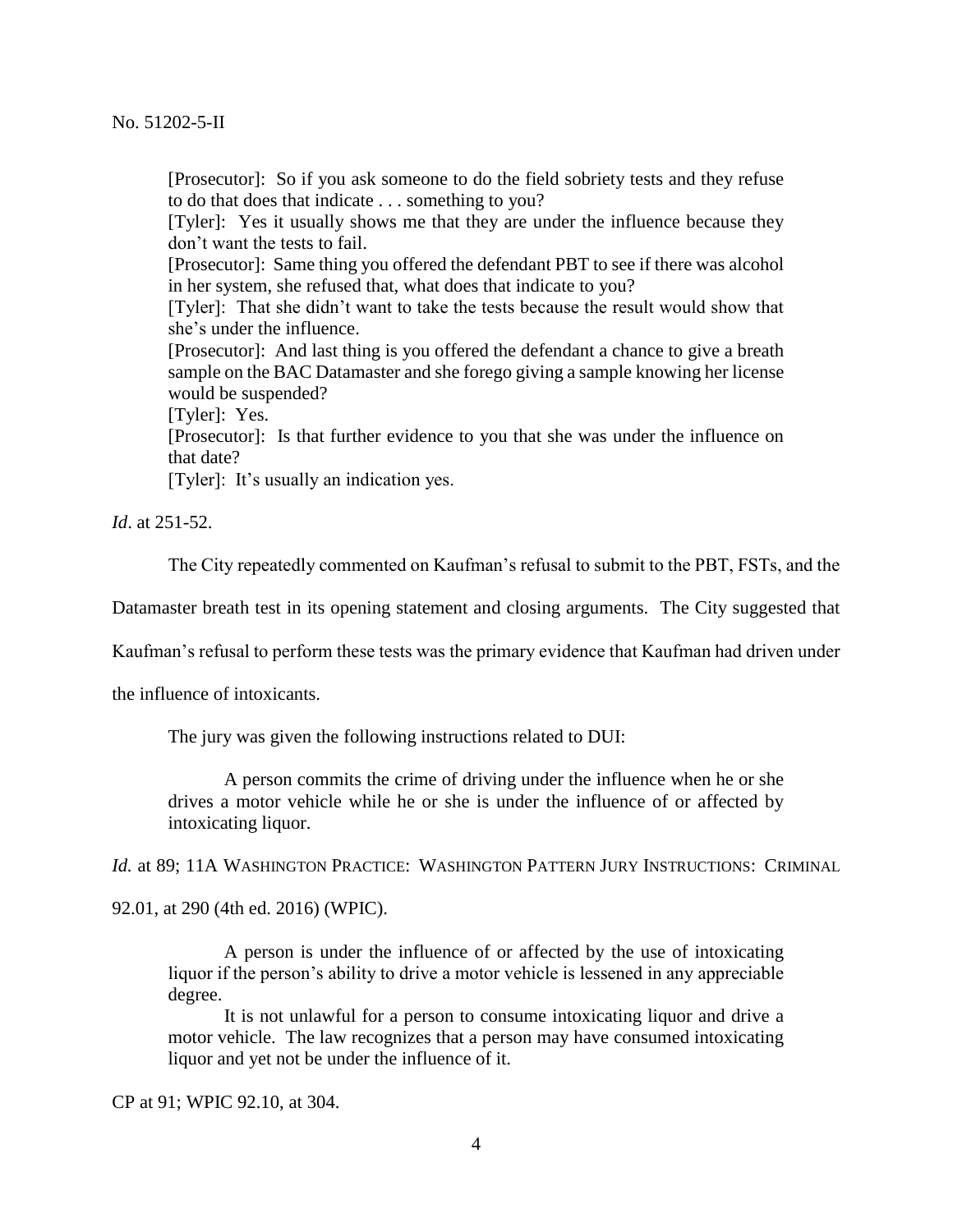$\overline{a}$ 

The jury found Kaufman guilty of DUI.<sup>4</sup> Former RCW 46.61.502 (2013).

Kaufman appealed her conviction to the superior court. The superior court affirmed, holding that the PBT refusal evidence was properly admitted under *State v. Baird*, 187 Wn.2d 210, 386 P.3d 239 (2016), and *State v. Mecham*, 186 Wn.2d 128, 380 P.3d 414 (2016). The court also held that Tyler's opinion on the guilt of the defendant was improper under *State v. Black*, 109 Wn.2d 336, 745 P.2d 12 (1987), but concluded that the admission of the improper opinion testimony was harmless beyond a reasonable doubt due to the overwhelming untainted evidence of guilt. We granted discretionary review on the preceding issues.

# DISCUSSION

Kaufman argues that the trial court committed reversible error by admitting evidence of her refusal to take the PBT because she had a constitutional right to refuse to take this test and that admission of her refusal to take the test violated the Fourth Amendment of the United States Constitution and article I, section 7 of the Washington Constitution. Kaufman also argues that the trial court erred when it allowed Officer Tyler to opine that Kaufman's refusal to perform FSTs, the PBT, and the Datamaster breath test demonstrated her consciousness of guilt. We agree on both grounds.

# I. STANDARD OF REVIEW

RALJ 9.1 governs a review of the district court's decision, whether by us or by the superior court. *State v. McLean*, 178 Wn. App. 236, 242, 313 P.3d 1181 (2013). The decision of the superior court on appeal is subject to discretionary review. RALJ 9.1(h); RAP 2.3.

<sup>&</sup>lt;sup>4</sup> The jury also returned a special verdict finding that Kaufman refused to submit to a breath test that was requested by a law enforcement officer.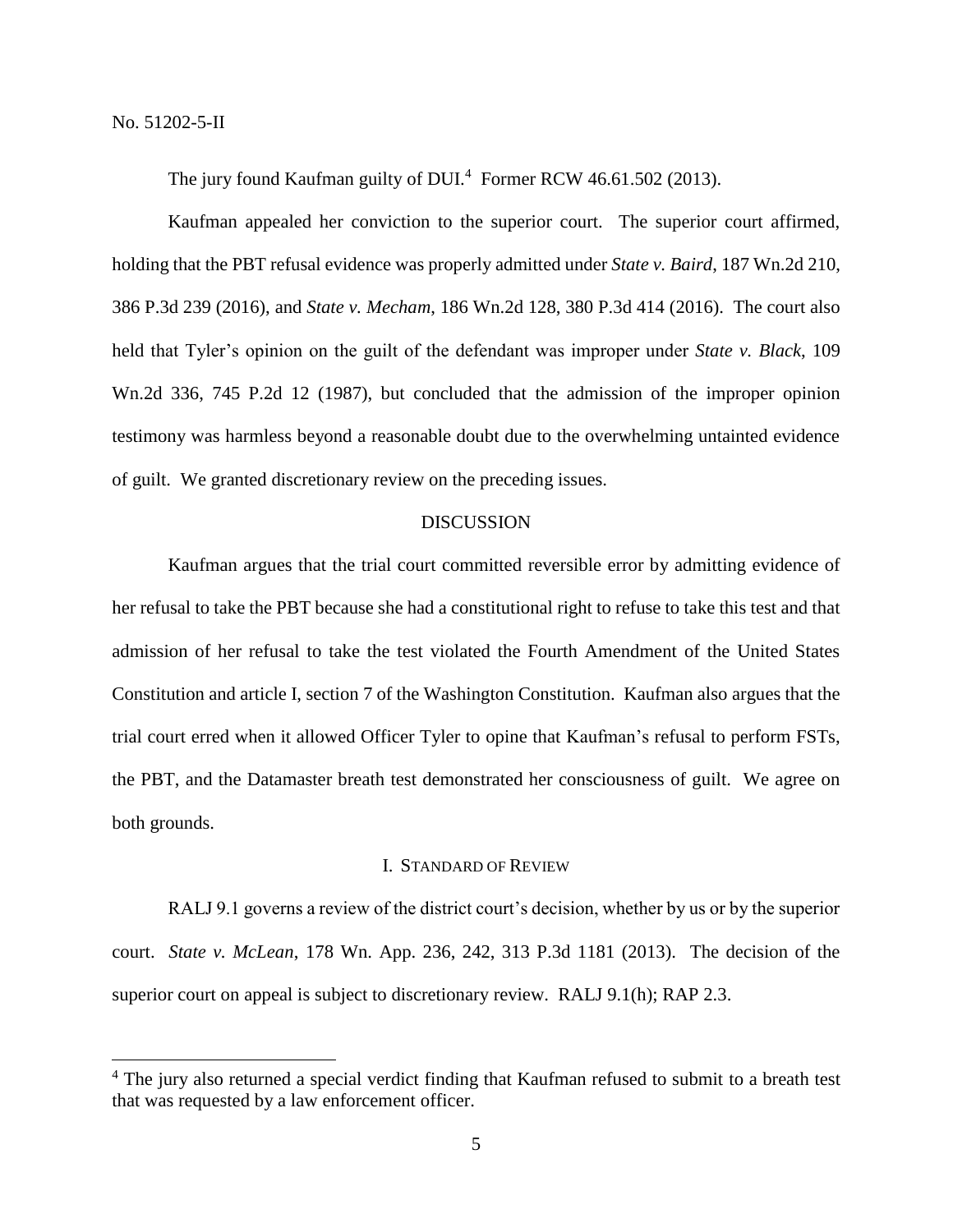"[I]f a trial error is of constitutional magnitude, prejudice is presumed and the State bears the burden of proving it was harmless beyond a reasonable doubt." *State v. Coristine*, 177 Wn.2d 370, 380, 300 P.3d 400 (2013). In evaluating whether a constitutional error is harmless, we use the overwhelming untainted evidence test. *State v. Watt*, 160 Wn.2d 626, 635-36, 160 P.3d 640 (2007). We will find the error harmless only if we are satisfied beyond a reasonable doubt that the untainted evidence presented to the jury is so overwhelming that it "necessarily leads to the same outcome." *State v. Mayer*, 184 Wn.2d 548, 566, 362 P.3d 745 (2015). In examining the evidence, we look only to the untainted evidence to determine whether the untainted evidence is so overwhelming that it necessarily leads to a finding of guilt. *Watt*, 160 Wn.2d 636; *State v. Guloy*, 104 Wn.2d 412, 426, 705 P.2d 1182 (1985).

### II. PBT REFUSAL EVIDENCE

Kaufman argues that she had a constitutional right to refuse the PBT and that the trial court violated the Fourth Amendment and article I section 7 in admitting evidence of her refusal to submit to a PBT as evidence of guilt at trial. The City argues that Kaufman did not have a constitutional right to refuse the PBT because it occurred "post-arrest" as a search incident to her arrest, thus it was admissible evidence of guilt at trial. We agree with Kaufman.

#### A. LEGAL PRINCIPLES

We review constitutional issues de novo. *Mecham*, 186 Wn.2d at 137. A breath test is a search under the Fourth Amendment and under article I, section 7 of the Washington Constitution. *State v. Garcia-Salgado*, 170 Wn.2d 176, 184, 240 P.3d 153 (2010). Generally, "[w]e presume that a warrantless search violates these constitutional provisions," and the State bears the burden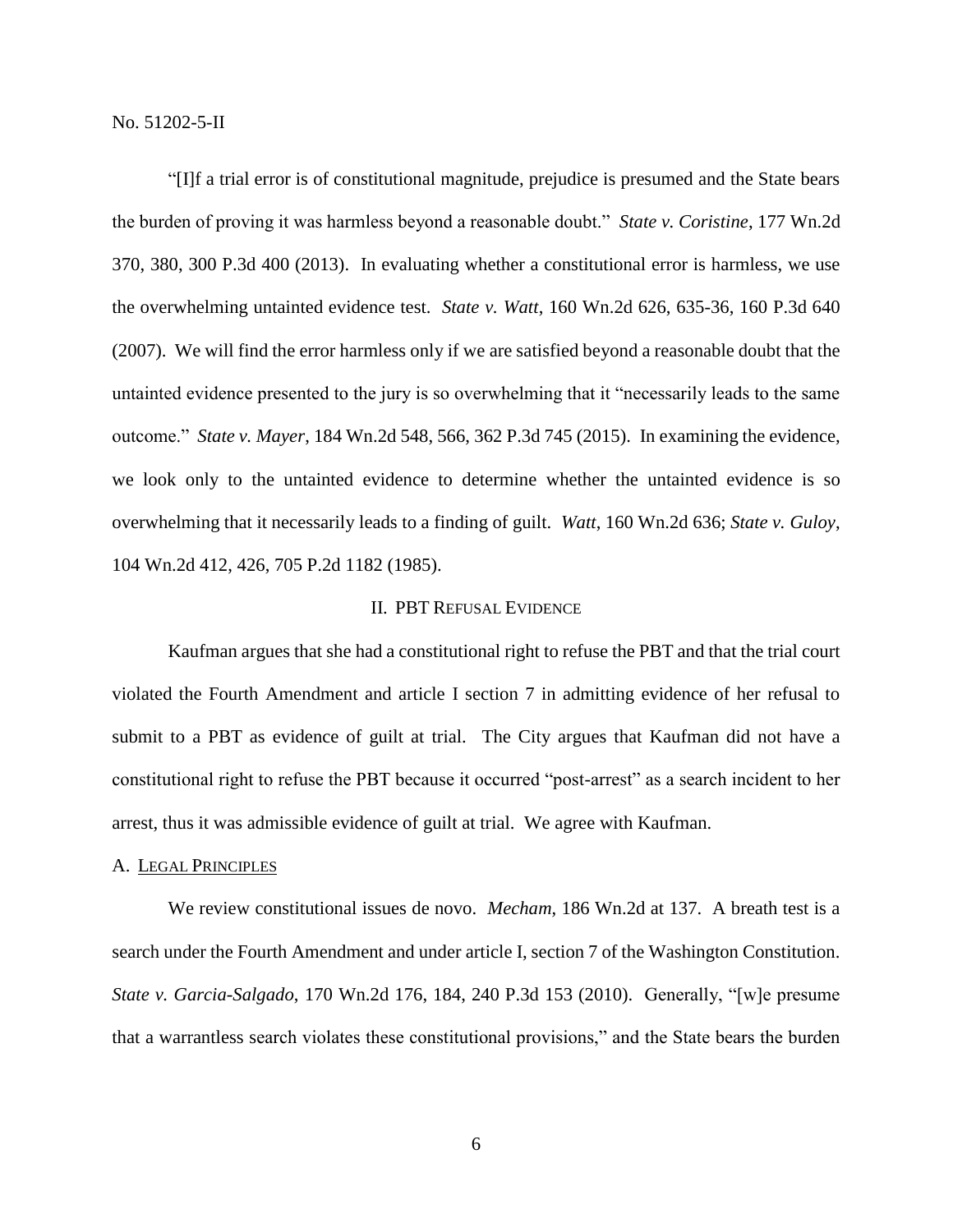to prove that one of the narrowly drawn exceptions to the warrant requirement applies. *Baird*, 187 Wn.2d at 218.

Significant to this case, when a person has a constitutional right to refuse a search, admission at trial of the person's refusal to submit to the search violates the Fourth Amendment because it improperly penalizes the defendant for the lawful exercise of a constitutional right. *State v. Gauthier*, 174 Wn. App. 257, 267, 298 P.3d 126 (2013). Thus, if Kaufman had a constitutional right to refuse the search of her breath by use of a PBT because the test, if taken, would not have fallen under any recognized exception to the warrant requirement, her refusal to take such a test was inadmissible at trial.

In *Baird*, our Supreme Court relied on the United States Supreme Court's opinion in *Birchfield v. North Dakota*, \_\_\_ U.S \_\_\_, 136 S. Ct. 2160, 2185, 195 L. Ed. 2d 560 (2016), to hold that the Fourth Amendment permits evidentiary breath tests<sup>5</sup> as a search incident to arrest for DUI. *Baird*, 187 Wn.2d at 222. "Because a breath test is a permissible search incident to arrest, 'the Fourth Amendment did not require officers to obtain a warrant prior to demanding the test, and [petitioner] had no right to refuse it.'" *Id.* (alteration in original) (quoting *Birchfield*, 136 S. Ct. at 2186).

Thus, a driver does not have a constitutional right to refuse a breath test where either the test or the request to an arrestee to submit to the test is authorized by a warrant or a recognized exception to the warrant requirement, such as a search incident to arrest. *Id*. And in the

<sup>&</sup>lt;sup>5</sup> The *Baird* court does not explicitly reference "evidentiary" breath tests, but its analysis pertains to breath tests only under the implied consent statute, which are evidentiary breath tests. 187 Wn.2d at 219; former RCW 46.20.308(2) (2015).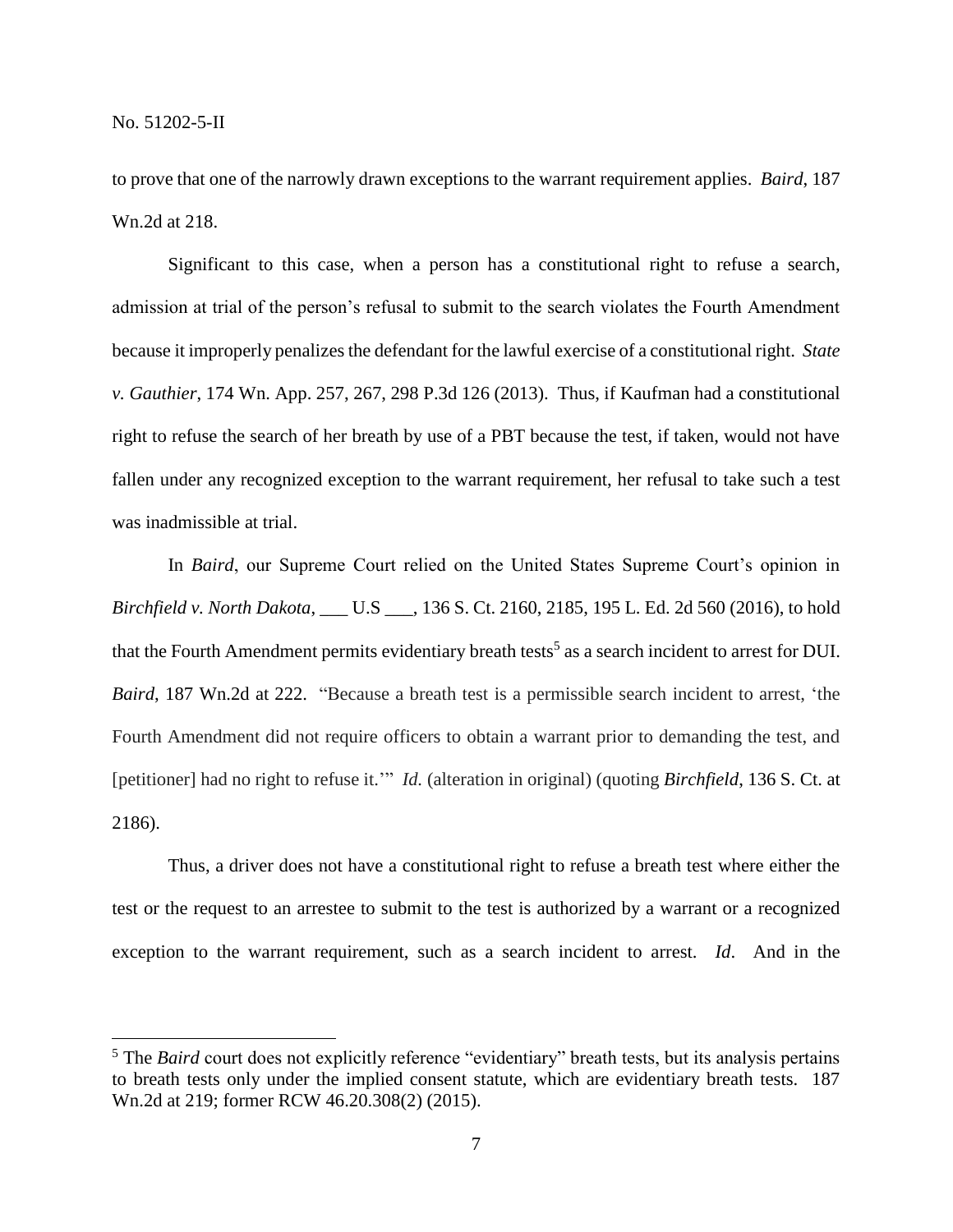circumstance where a driver lacks the constitutional right to refuse a breath test, *Baird* affirmed the continued viability of our implied consent statute, which grants drivers a *statutory* right to refuse to submit to a breath test and attaches penalties to the exercise of the statutory right to refuse (such as use of a driver's refusal at a subsequent trial). *Id.* at 223-28.

A "breath test" under former RCW 46.20.308(2) (2015) includes an evidentiary breath test, such as the Datamaster breath test, but it does not include a PBT.<sup>6</sup> Former RCW 46.61.506 (2015). The use of a PBT is governed exclusively by the Washington Administrative Code. Ch. 448-15 WAC. A PBT is voluntary, and "participation in it does not constitute compliance with the implied consent statute (RCW 46.20.308)." Former WAC 448-15-020 (2015). A PBT may only be used for establishing that a person has consumed alcohol and "establishing probable cause to place a person under arrest for alcohol related offenses." Former WAC 448-15-020(1).

#### B. KAUFMAN'S PBT REFUSAL WAS INADMISSIBLE

Kaufman contends that she had a constitutional right to refuse the PBT and that admission of her refusal to submit to the PBT, therefore, impermissibly penalized her exercise of her constitutional right to refuse. As Kaufman correctly observes, Tyler's request to Kaufman that she submit to the PBT cannot be justified under the search incident to arrest exception because she was not arrested for DUI.

The City asks us to make the "necessary inference" that Kaufman was arrested for an outstanding warrant *and* a DUI and hold that Kaufman's refusal to take the PBT occurred

<sup>&</sup>lt;sup>6</sup> "Analysis of the person's blood or breath to be considered valid under the provisions of [driving under the influence] shall have been performed according to methods approved by the state toxicologist and by an individual possessing a valid permit issued by the state toxicologist." Former RCW 46.61.506(3).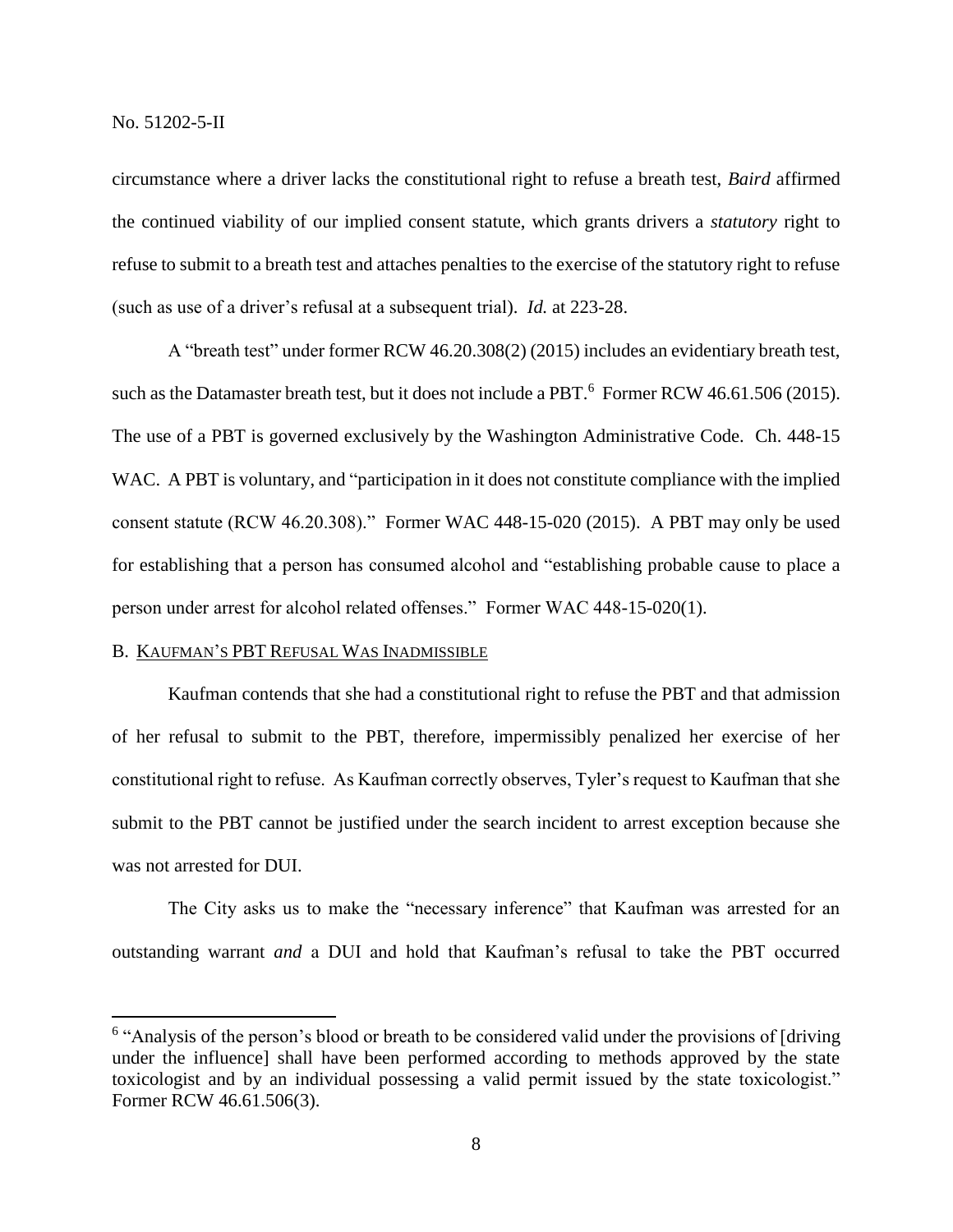subsequent to a custodial arrest for DUI and thereby fell within the search incident to arrest exception. Br. of Resp't at 6. For reasons we discuss below, we decline to draw this inference.

Implicit in the City's argument, however, is the acknowledgement that if Kaufman's arrest was not based either entirely or partially on suspicion of DUI, the request that she take the PBT cannot be justified under the search incident to arrest exception, and her refusal to take the PBT would therefore be inadmissible at trial.<sup>7</sup> On this particular point, we agree. This premise is not only supported by the language used in both *Baird* and in *Birchfield*, on which *Baird* relies, but also by the logical application of the search incident to arrest rule. *Birchfield*, 136 S. Ct. at 2185; *Baird*, 187 Wn.2d at 222.

In *Baird*, the court stated, "The Supreme Court of the United States has recently decided this question for us: breath tests conducted *subsequent to an arrest for DUI* fall under the search incident to arrest exception to the warrant requirement." 187 Wn.2d at 222 (emphasis added). And the United States Supreme Court stated in *Birchfield*, "Having assessed the effect of BAC tests on privacy interests and the need for such tests, we conclude that the Fourth Amendment permits warrantless breath tests *incident to arrests for drunk driving*." 136 S. Ct. at 2184 (emphasis added). The Court further stated, "[W]e conclude that a breath test, but not a blood test, may be administered as a search incident to a lawful arrest for drunk driving. As in all cases involving reasonable searches incident to arrest, a warrant is not needed in this situation." *Id.* at 2185.

<sup>&</sup>lt;sup>7</sup> Kaufman did not argue at the trial court and does not argue on appeal that her refusal to submit to the evidentiary breath test should not have been admitted into evidence because it was not the product of a search incident to arrest for DUI. As such, evidence of her refusal to perform the evidentiary breath test is not before us.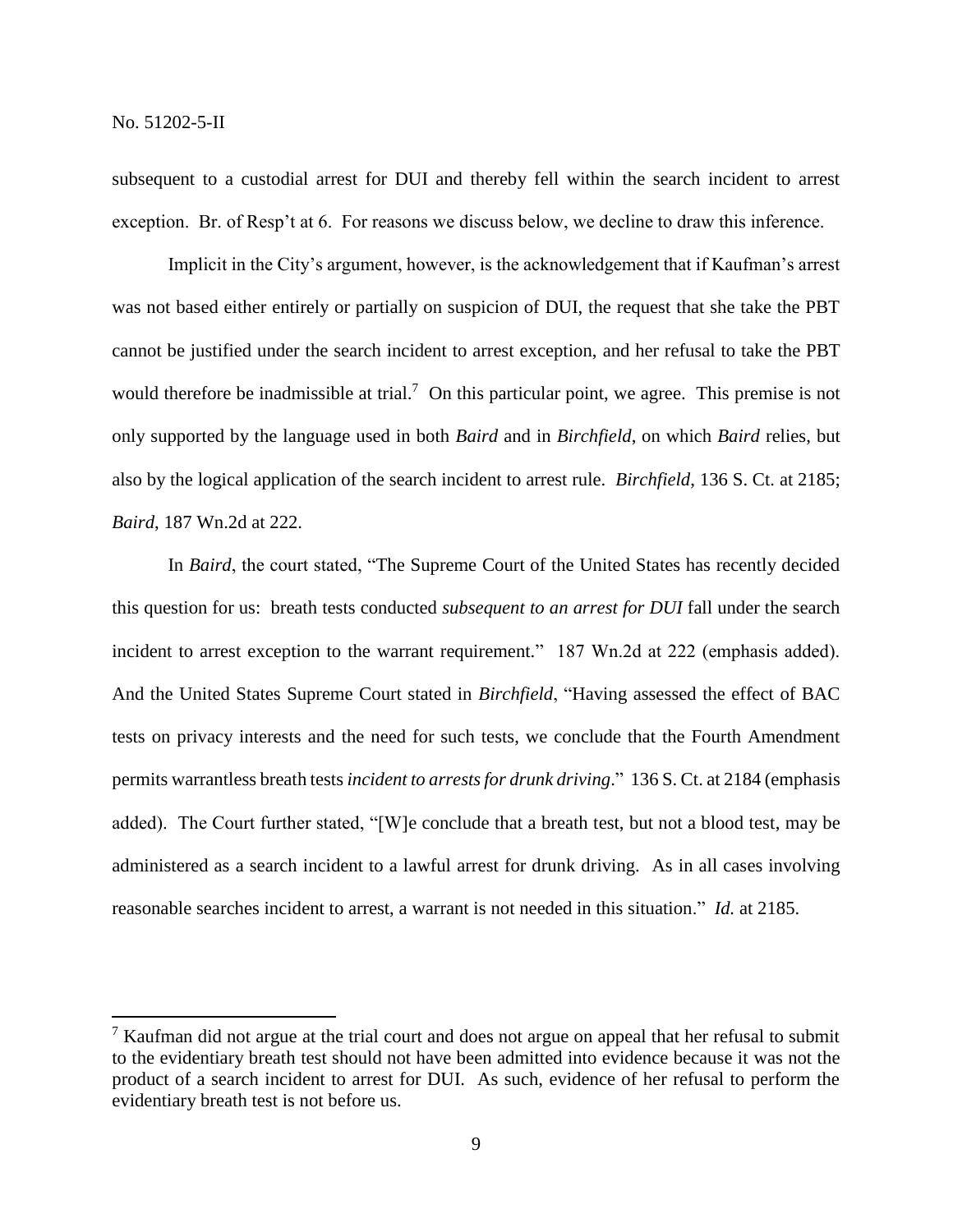It makes sense that both our Supreme Court and the United States Supreme Court would limit a search of an arrestee's breath in this manner. The search incident to arrest exception has twin justifications: protecting the safety of officers conducting the arrest and preserving evidence that might be present on the person of the arrestee so as to prevent its concealment or destruction. *Riley v. California*, 573 U.S. 373, 383, 134 S. Ct. 2473, 189 L. Ed. 2d 430 (2014); *State v. Byrd*, 178 Wn.2d 611, 617-18, 310 P.3d 793 (2013). The exception has been characterized as categorical, meaning the legality of the search flows from the fact of the arrest alone, and the government need not make an individualized showing in each case why the search was necessary. *United States v. Robinson*, 414 U.S. 218, 225, 235, 94 S. Ct. 467, 38 L. Ed. 2d 427 (1973); *Byrd*, 178 Wn.2d at 618.

The search, however, must still be reasonable, just as all searches must be reasonable to pass constitutional muster under the Fourth Amendment. *Brigham City v. Stuart*, 547 U.S. 398, 403, 126 S. Ct. 1943, 164 L. Ed. 2d 650 (2006).

Although the search incident to arrest exception is indeed categorical, searching an arrestee's breath for evidence of alcohol concentration is qualitatively different than a typical search incident to arrest in which the officer looks for tangible, confiscable items that may be present on the arrestee's person or within his effects. The search incident to arrest exception has historically involved tangible items and there has never been a nexus requirement in which the officer would need to tailor the search in such a way that it could discover, in addition to items that might pose a danger, evidence of *only* the crime of arrest. Application of a nexus rule in an ordinary search incident to arrest scenario would be unworkable. An officer would likely not know whether an item found on an arrestee is evidence of the crime of arrest until *after* it is discovered.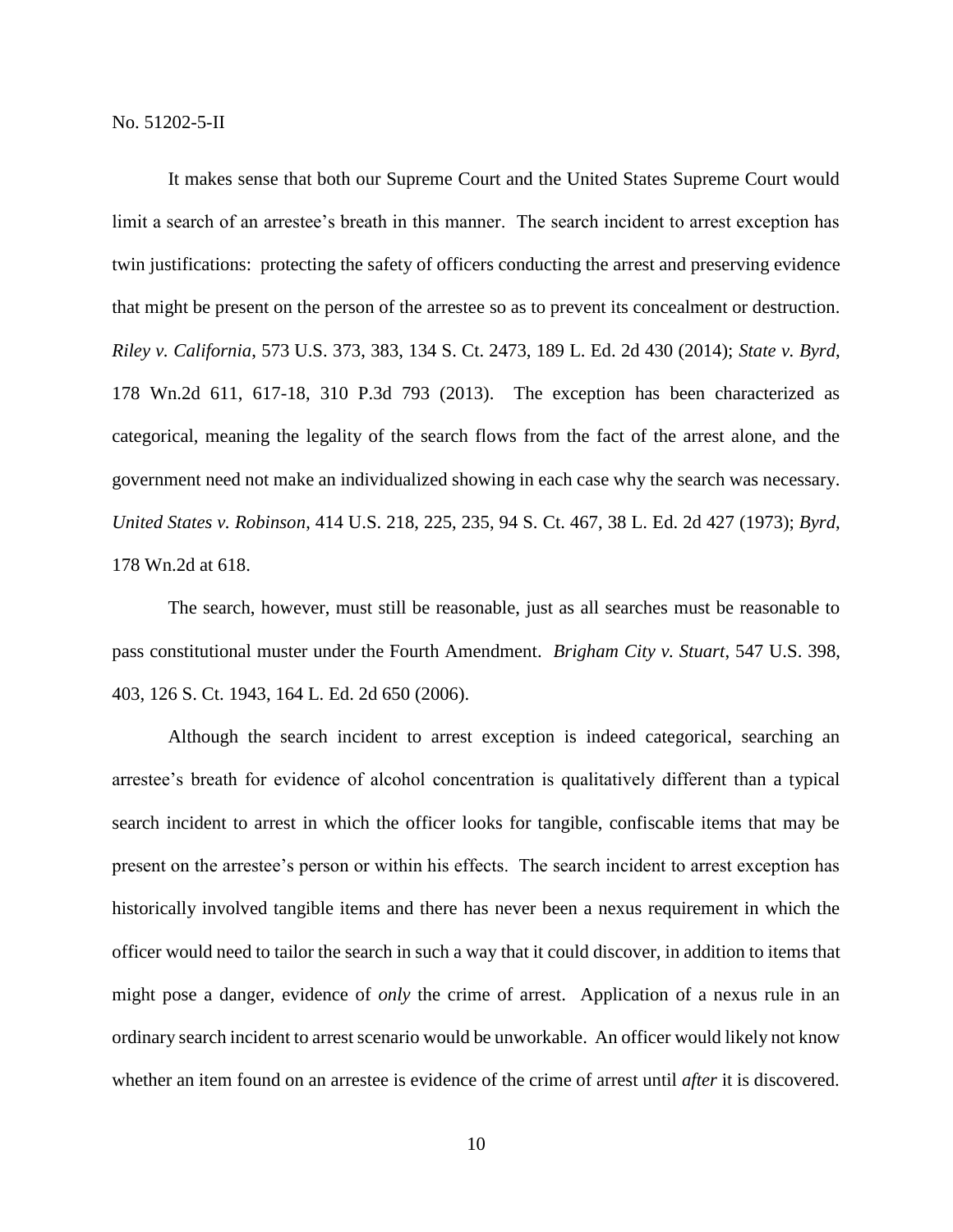This is not so in the context of breath testing. It is immediately apparent to an officer at the moment of arrest whether a test of a bodily constituent such as deep lung air is necessary because it would either pose a danger to the officer if not collected or would constitute evidence of the crime of arrest. There would never be a need, for instance, for an officer to search an arrestee's breath incident to an arrest for a crime such as harassment or forgery. And it certainly cannot be said that deep lung air, as it exists in the body, poses a danger to the safety of an officer if not collected and tested for alcohol.

Applying these principles, it is necessary to limit the search of a person's breath incident to arrest, for breath alcohol concentration, to crimes such as driving under the influence or some other driving offense involving alcohol consumption as an element, such as a minor operating a motor vehicle after consuming intoxicants. A search of an arrestee's breath incident to an arrest on an unrelated offense at a time when the officer had not even begun a DUI investigation and lacked anything even approaching probable cause to arrest for DUI, as occurred in this case, cannot be permitted. And if the search of Kaufman's breath was not permitted under the search incident to arrest exception or any other exception to the warrant requirement, she retained a constitutional right to refuse to consent to the search and her refusal to offer her consent cannot be used as evidence against her at trial. *Baird*, 187 Wn.2d at 221-22; *Gauthier*, 174 Wn. App. at 267.

Having effectively conceded that the arrest in this case must have been based in whole or in part for DUI in order for the PBT refusal to be admissible, the City centers its argument on the premise that the arrest in this case was, in fact, for DUI *as well as* for Kaufman's outstanding misdemeanor warrant. To do this, the City misrepresents the record.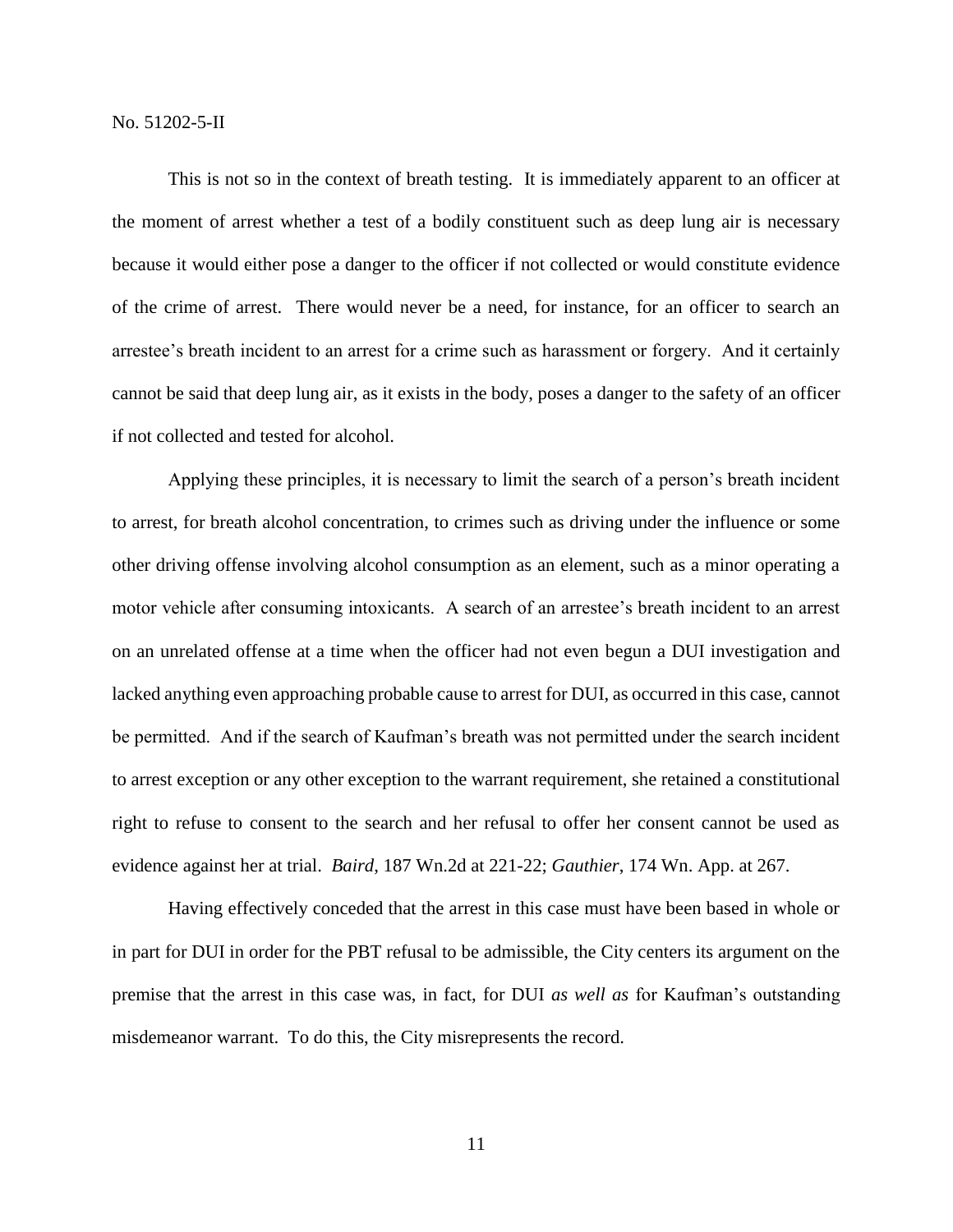$\overline{a}$ 

Contrary to the City's argument, Tyler testified at several points that the arrest in this case was *not* for DUI. Tyler admitted that he did not have probable cause for an arrest for DUI at the time he arrested Kaufman on the warrant. We do not draw an "inference" about what offense Kaufman was arrested for when the record plainly shows it was not for DUI.<sup>8</sup>

In support of its argument that the trial court did not err in admitting Kaufman's refusal to submit to the PBT, the City additionally relies on cases and principles that govern evidentiary breath testing under the implied consent statute. In so doing, the City ignores that the PBT is exclusively governed by ch. 448-15 WAC, not the implied consent scheme.

Relying on *State v. Smith*, 130 Wn.2d 215, 222, 922 P.2d 811 (1996), the City concedes that unlike an evidentiary breath test, PBT results are inadmissible at trial.<sup>9</sup> But the City cites State *v. Cohen*, 125 Wn. App. 220, 224, 104 P.3d 70 (2005), to argue that admissibility of a *refusal to* 

<sup>&</sup>lt;sup>8</sup> We note that even if the arrest in this case had been for DUI, it is questionable whether the City could rely on the search incident to arrest exception for admission of Kaufman's refusal to submit to the PBT. Former WAC 448-15-020 permits the use of the PBT to determine that a subject has consumed alcohol *and* to establish probable cause to place a person under arrest for alcohol related offenses. However, a PBT performed to establish probable cause for arrest is administered *before* an arrest. In contrast, a search incident to arrest must occur *subsequent* to the arrest. *Baird*, 187 Wn.2d at 222; *State v. O'Neill*, 148 Wn.2d 564, 585, 62 P.3d 489 (2003); *Byrd*, 178 Wn.2d at 617 ("'a search may be made of the *person* of the arrestee by virtue of the lawful arrest'") (quoting *Robinson*, 414 U.S. at 224). A search that precedes an arrest, as a PBT *must* be conducted under former WAC 448-15-020, cannot be justified under the search incident to arrest exception to the warrant requirement.

<sup>9</sup> *Smith* held that "in the absence of a *Frye v. United States*, 293 F. 1013 (D.C. Cir. 1923),] hearing on the PBT, or specific approval of the device and its administration by the state toxicologist, the result garnered from the PBT is inadmissible for any purpose."130 Wn.2d at 222. The state toxicologist has approved two PBT instruments for the uses outlined in former WAC 448-15-020. *See* former WAC 448-15-010 (2008). The City produced no evidence that the instrument it intended to use for Kaufman's preliminary breath test was one of the two instruments approved for use by the state toxicologist under former WAC 448-15-010.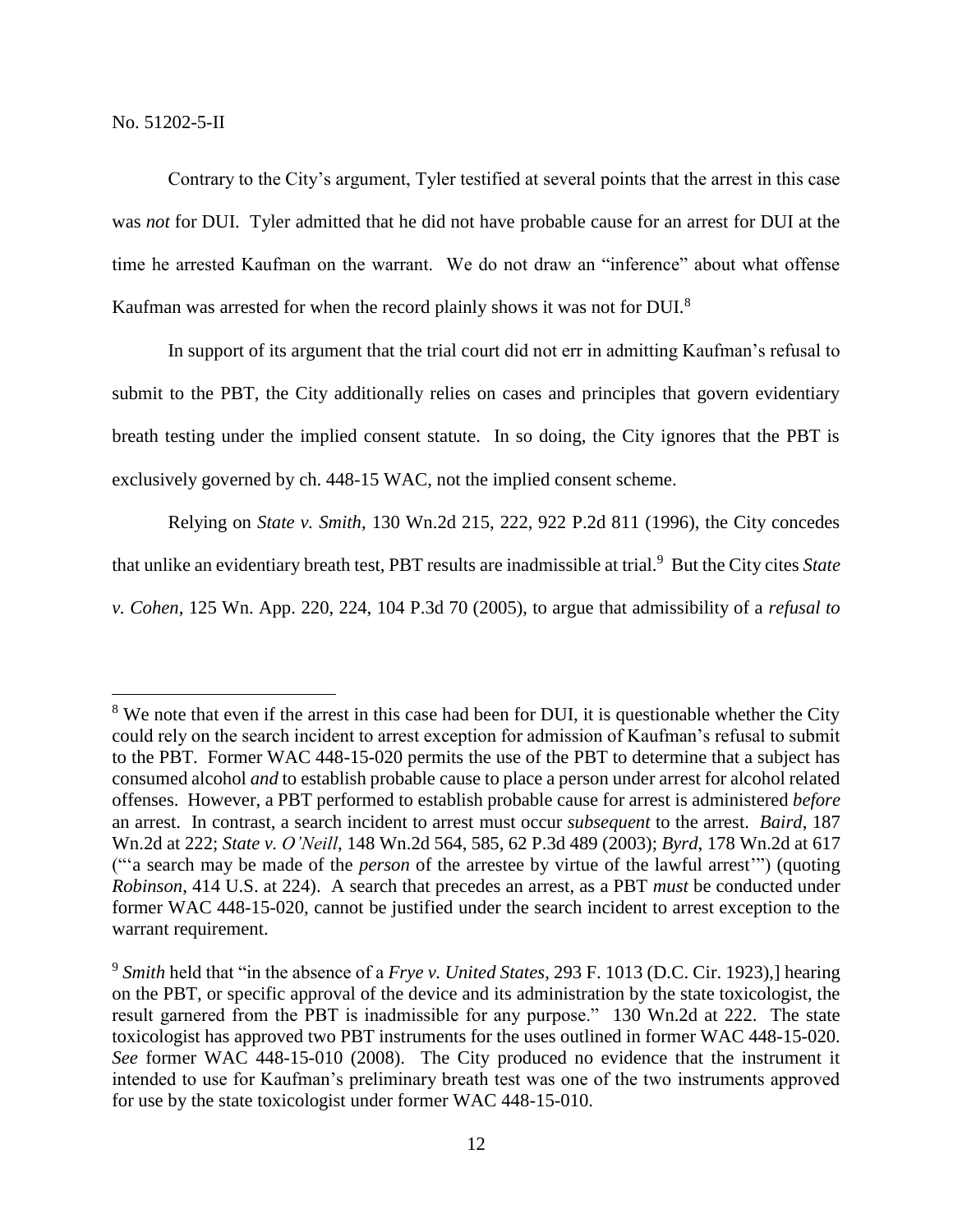*submit* to a PBT is not dependent on whether the results of the test would have been admissible at trial. The City's reliance on *Cohen* is misplaced.

In *Cohen*, the defendant refused to provide an evidentiary breath sample. 125 Wn. App. at 222. At the time of her refusal, the Datamaster instrument on which Cohen provided her breath sample had not been subjected to a valid quality assurance procedure, which would have rendered a test result inadmissible at her trial. *Id.* Cohen argued that because a test result produced by the Datamaster would have been inadmissible at trial, her refusal to submit to the Datamaster test was likewise inadmissible at trial. *Id.* at 225. In rejecting Cohen's claim, the court focused on Cohen's informed refusal to submit to the test rather than whether the test results would have been admissible. Stated another way, the court relied on the implied consent scheme—a statutory scheme that does not apply to testing by use of a PBT. *Id.* at 224-25. *Cohen* is inapposite to this case.

The City next relies on *State v. Sosa*, 198 Wn. App. 176, 185, 393 P.3d 796, *review denied*, 188 Wn.2d 1022 (2017), to support its proposition that we should treat PBT refusal evidence the same as evidentiary breath test refusal evidence and hold that such evidence is admissible at trial. In *Sosa*, trial counsel failed to object to the admission of the defendant's PBT refusal. *Id*. On appeal, Sosa claimed ineffective assistance of counsel, arguing that the refusal to take the PBT should not have been admitted because the PBT has not been found to satisfy the standard for admission of scientific evidence under *Frye v. United States*, 293 F. 1013 (D.C. Cir. 1923). *Sosa*, 198 Wn. App. at 185.

Division Three of this court held that because the State never obtained a PBT result, "there was no need to determine reliability." *Id*. Citing *Baird*, the court went on to say, "Under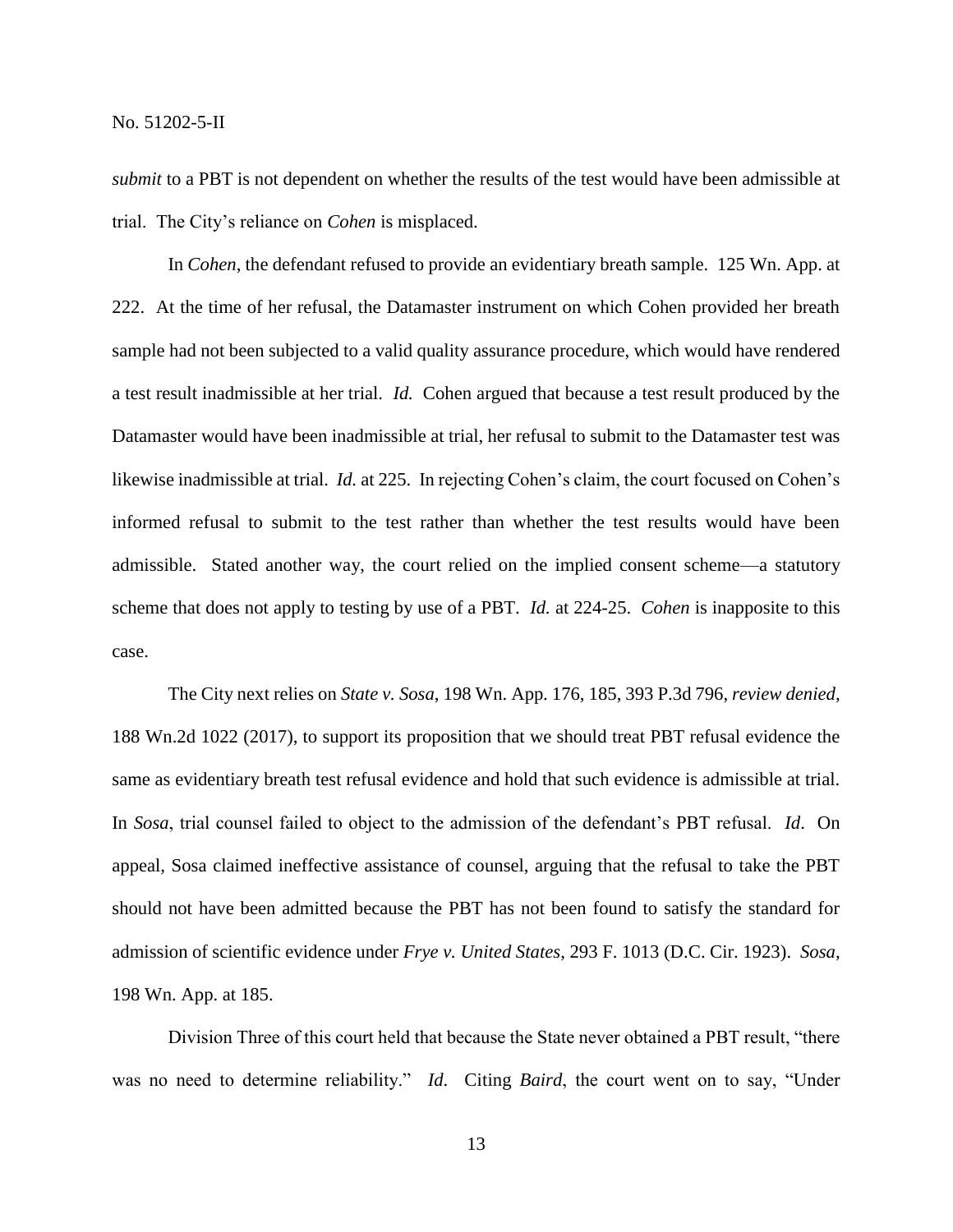Washington's implied consent law, an individual has a choice either to submit to a PBT or permit evidence of refusal at trial. . . . There is not a third option, dependent on the reliability of the PBT." *Id*.

We disagree with *Sosa* because PBTs are governed by ch. 448-15 WAC, not the implied consent statute. Furthermore, reliance on the implied consent statute is erroneous because the warnings that must be provided to a subject prior to administering the test are entirely different. Thus, the "choice" referenced in *Sosa* is no choice at all because the implied consent warning is not given prior to the administration of the PBT. It is significant that prior to administration of a PBT, an officer is not required to advise a subject that the refusal to submit to a PBT may be used as evidence in a subsequent criminal trial as the officer would be required to advise in the context of Datamaster testing. *See* former WAC 448-15-030 (2008).

Additionally, submission to a PBT does not constitute compliance with the implied consent statute. Former WAC 448-15-020. Thus, if a driver provides a sample for the PBT, the driver is not deemed to have taken the evidentiary breath test. Likewise, if the driver takes the PBT but later refuses to take the evidentiary breath test, the driver would not escape the statutory consequences of the implied consent statute for the refusal. On this point we note that an officer may utilize the PBT in the determination of probable cause only if the procedures outlined in former WAC 448-15-030 are followed. Among other requirements, former WAC 448-15-030 requires the officer to advise the subject that the test is voluntary *and* "that it is not an alternative to any evidential breath alcohol test." Former WAC 448-15-030(1).

Although Tyler testified that he told Kaufman the test was voluntary, the City presented no evidence that Tyler advised Kaufman that the PBT was not an alternative to any evidentiary breath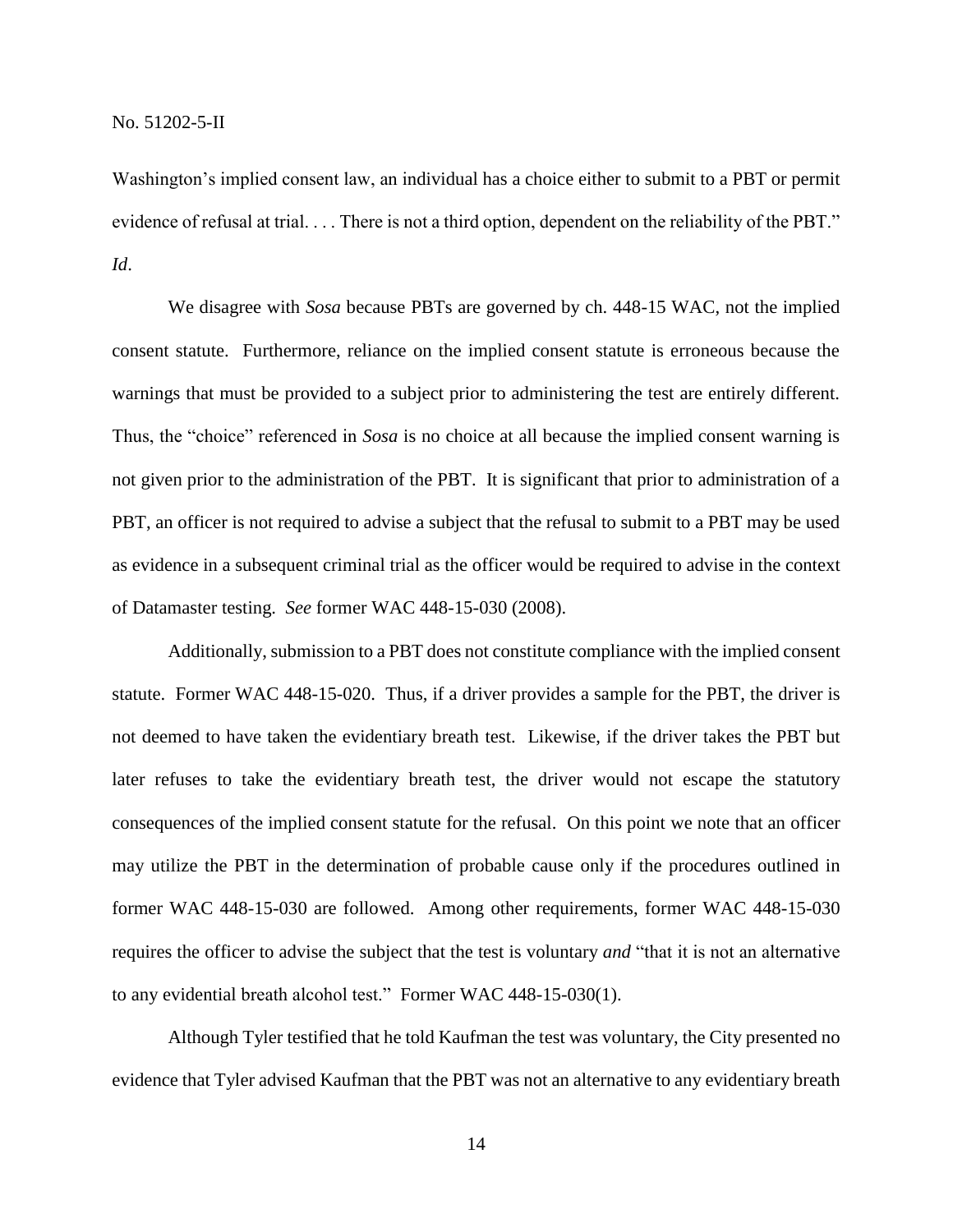$\overline{a}$ 

test. Therefore, the admission of the refusal in this case would be precluded based on the City's failure to show compliance with former WAC 448-15-030. Moreover, even if we assume that a PBT is properly likened to an evidentiary breath test, Kaufman's refusal to take an evidentiary breath test would not be admissible in the absence of the officer giving the required statutory (implied consent) warning, which Tyler did not do. *See generally State v. Elkins*, 152 Wn. App. 871, 220 P.3d 211 (2009); *Medcalf v. Dep't of Licensing*, 83 Wn. App. 8, 920 P.2d 228 (1996), *aff'd*, 133 Wn.2d 290, 944 P.2d 1014 (1997). We decline to follow *Sosa*. 10

Because the use of PBTs is governed by ch. 448-15 WAC and *not* the implied consent statute, the City's reliance on cases involving implied consent breath testing to justify the admission of the PBT refusal in this case is unpersuasive. Refusal of an evidentiary breath test is admissible evidence against the defendant under the implied consent statute only if the defendant *lacked a constitutional right to refuse the test*. *Baird*, 187 Wn.2d at 222. In that instance, the State may comment on the refusal because the driver is not exercising a constitutional right in refusing to take the breath test. *Id*. Rather, the driver is merely exercising a *statutory* right to refuse, and the statute which grants a driver the right to refuse the test—the implied consent statute—further provides that said refusal is admissible in evidence against the driver in the event of a trial. *Id.* at 223.

We hold that where a custodial arrest is based on an offense unrelated to DUI or some other driving offense in which alcohol consumption is not an element, a search of an arrestee's breath for alcohol concentration does not fall within the search incident to arrest rule set forth in *Baird* and *Birchfield*. Because a PBT does not fall under the search incident to arrest exception in this

<sup>10</sup> The *Sosa* court's reliance on *Baird* is unpersuasive because *Baird* did not discuss the PBT.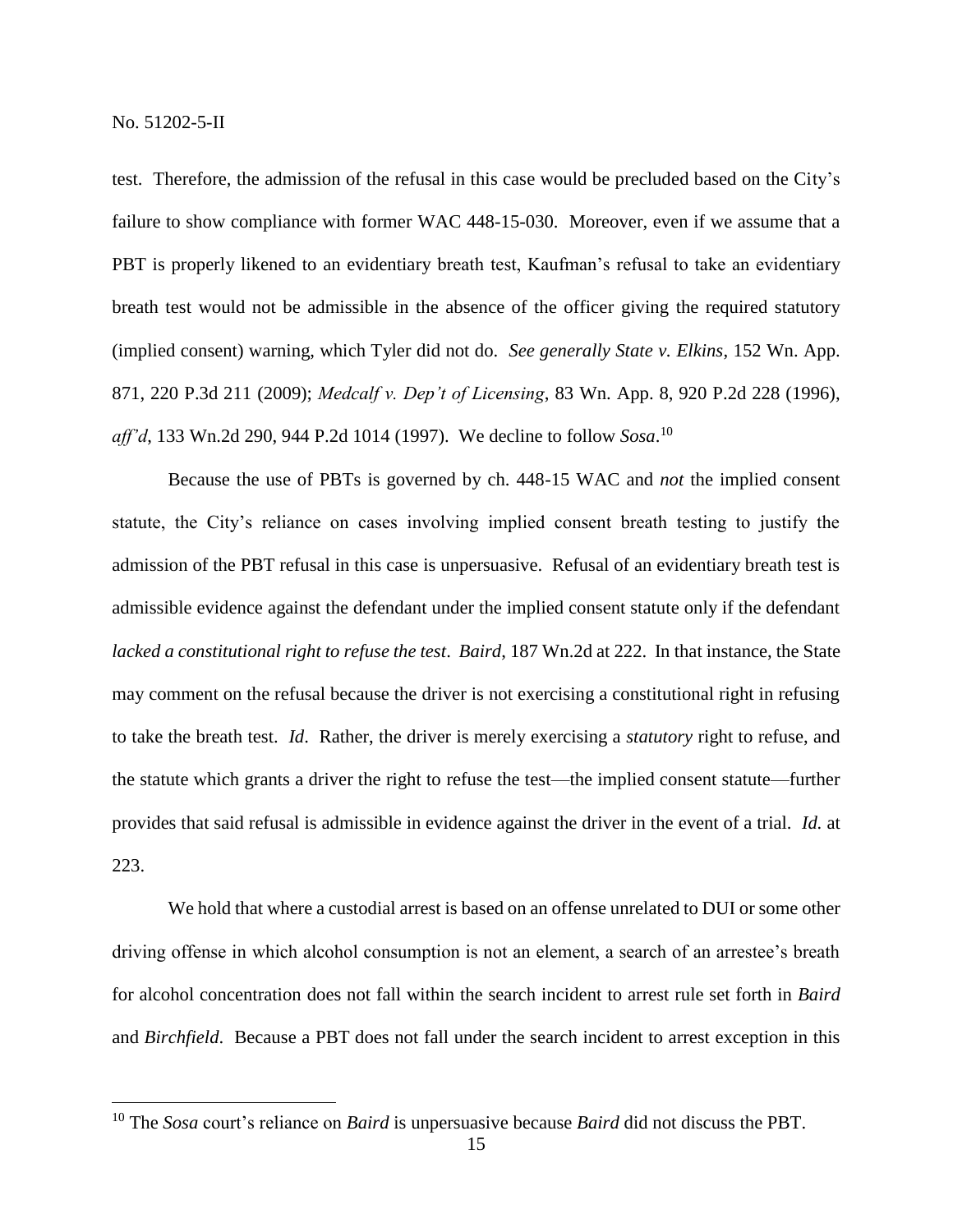case, Kaufman had a constitutional right to refuse the PBT and evidence of her exercise of her constitutional right to refuse this test was improperly admitted.

Furthermore, this constitutional error was not harmless. In order to demonstrate this error was harmless beyond a reasonable doubt, the City must show that the overwhelming untainted evidence in this case necessarily leads to a finding of guilt. *Watt*, 160 Wn.2d 636. We conclude the City has not met this burden.

Tyler stopped Kaufman because she was traveling slightly over the speed limit and because, after entering the left hand turn lane, she failed to signal her left turn at least 100 feet prior to making the turn. Tyler did not see Kaufman swerve or weave. Tyler did not make note of Kaufman's odor of intoxicants until his second contact with her, and although he noted her watery and bloodshot eyes, he also noted that she was crying. At trial, the City relied heavily on the inference of guilt arising from Kaufman's refusal to perform any tests. This leads us to conclude that the City has not shown that the untainted evidence in this case is so overwhelming that it necessarily leads to a finding of guilt.

### III. THE OFFICER'S IMPROPER OPINION TESTIMONY

Kaufman contends that the trial court committed reversible error by allowing improper opinion testimony when Officer Tyler commented on Kaufman's alleged consciousness of guilt in refusing to perform FSTs, the PBT, and the Datamaster breath test. Kaufman argues that Tyler's improper testimony violated her constitutional right to a jury trial and the City cannot show that this error was harmless beyond a reasonable doubt. Because this issue may recur on remand, we address this claim. We agree with Kaufman.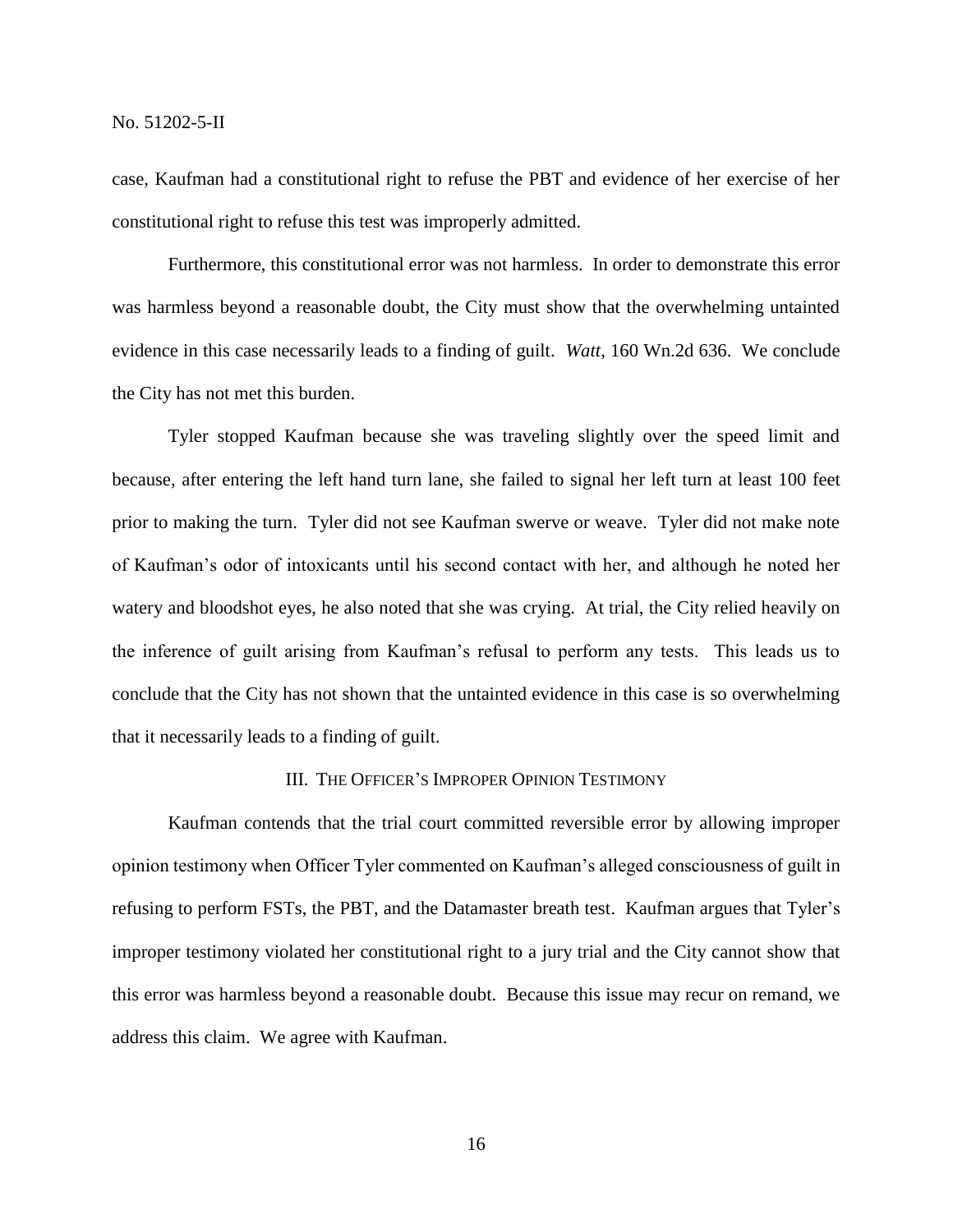During Tyler's testimony, the City asked Tyler, "Is it evidence [that] someone's under the influence of alcohol if they refuse to do the field sobriety tests?" CP at 251-52. Tyler responded by stating that if someone refuses to do the field sobriety tests, "it usually shows me that they are under the influence because they don't want the tests to fail." *Id.* at 252. When the City asked Tyler what Kaufman's refusal to take the PBT indicated to him, he responded that it indicated that "she didn't want to take the tests because the results would show that she's under the influence." *Id.* When asked if someone refusing to provide a breath sample on the Datamaster breath test is further evidence the person is under the influence, Tyler responded, "[I]t's usually an indication yes." *Id*.

The City concedes this testimony was improper, and we accept the City's concession. "Generally, no witness may offer testimony in the form of an opinion regarding the guilt or veracity of the defendant; such testimony is unfairly prejudicial to the defendant 'because it invad[es] the exclusive province of the [jury].'" *State v. Demery*, 144 Wn.2d 753, 759, 30 P.3d 1278 (2001) (internal quotation marks omitted) (alteration in original) (quoting *Seattle v. Heatley*, 70 Wn. App. 573, 577, 854 P.2d 658 (1993)).

Some opinions, "particularly expressions of personal belief, as to the guilt of the defendant, the intent of the accused, or the veracity of witnesses," are clearly inappropriate in criminal trials. *State v. Montgomery*, 163 Wn.2d 577, 591, 183 P.3d 267 (2008). Improper opinion testimony from a law enforcement officer may be especially prejudicial because the officer's testimony "often carries a special aura of reliability." *Demery*, 144 Wn.2d at 765.

17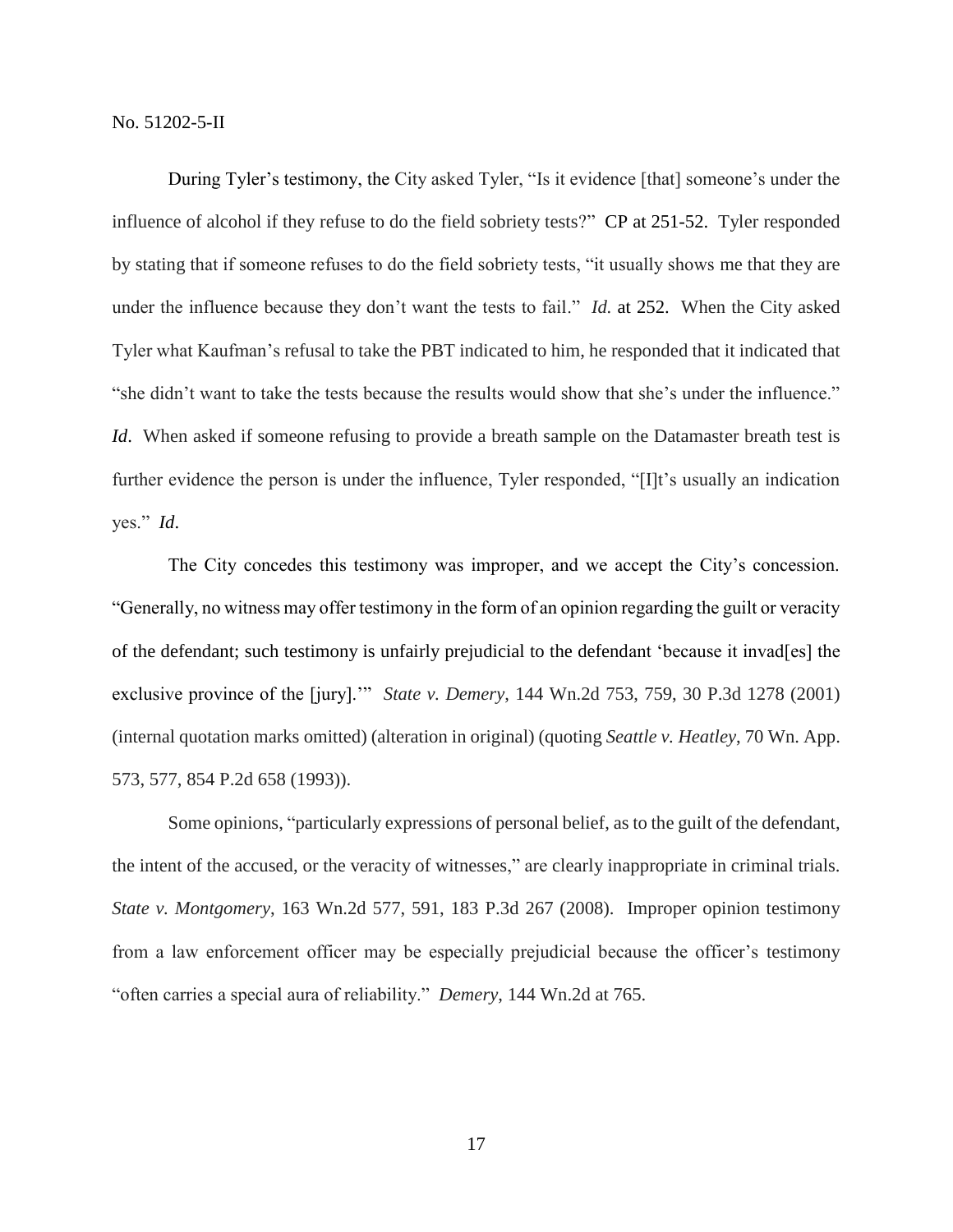Here, the parties agree that Tyler's opinion testimony was improper and also agree that the error is constitutional. But the City argues that this error was harmless beyond a reasonable doubt because Tyler's testimony was "based on his training and experience" and the evidence presented and his testimony were simply explaining why someone may refuse to comply with a DUI investigation, which is a "straight-forward interpretation" and "any lay person could easily come up with the same inference." Br. of Resp't at 12.

In other words, despite conceding that Tyler's testimony was improper, the City predicates its harmless error argument on the idea that the testimony was *not*, in fact, improper. However, because we have accepted the City's concession, all that remains is for us to determine whether the untainted evidence is so overwhelming that it necessarily leads to a finding of guilt. *Watt*, 160 Wn.2d at 636.

This error, like the erroneous admission of Kaufman's refusal to submit to the PBT, warrants reversal. As noted above, at trial the City relied heavily on the inference of guilt arising from Kaufman's refusal to perform any tests, which was bolstered by Tyler's improper and prejudicial opinion testimony. Neither the City's untainted evidence pointing to Kaufman's intoxication nor the City's untainted evidence tending to show that Kaufman exhibited impaired driving, was so overwhelming that it necessarily leads to a finding of guilt.

The City has not demonstrated the constitutional errors in this case were harmless beyond a reasonable doubt.

18